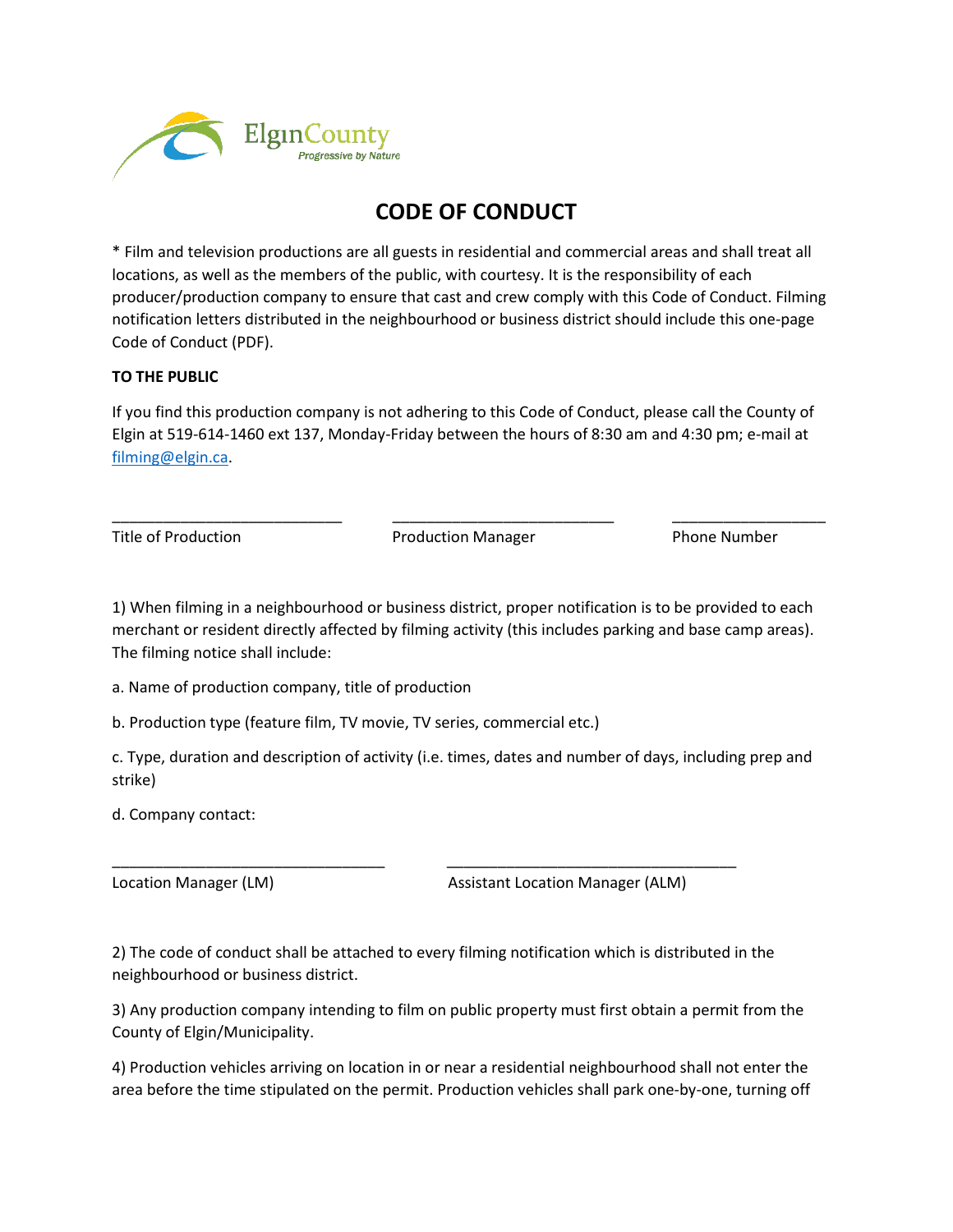engines as soon as possible. Cast and crew vehicles are not covered by the location filming permit and shall observe designated parking areas noted by location managers. This shall appear on the call sheet map. Filming only takes place between 7:00 am and 11:00 pm unless residents are surveyed and a majority has given their approval (written approval where possible, name and address noted if homeowner/tenant/business owner has no objection but does not wish to sign).

5) Moving or towing of any vehicle is prohibited without the express written permission of the owner of the vehicle or local Municipality or County of Elgin.

6) Production vehicles shall not block, or park in, driveways without the express written permission of the driveway owner.

7) Pedestrian traffic shall not be obstructed at any time. All cables and similar items must be channeled. Approved traffic interruptions must not exceed 3-minute intervals.

8) Cast and crew shall not trespass on residents' or merchants' property. They must remain within the boundaries of the property that has been permitted for filming.

9) No alcoholic beverages or substances prohibited at law are permitted at any time on any set or location.

10) Cast and crew meals shall be confined to the area designated in the location agreement or permit. Individuals shall eat within their designated meal area, during scheduled crew meals. All trash must be disposed of properly upon completion of the meal. All napkins, plates, and coffee cups used in the course of the work day shall be disposed of in the proper receptacles. All catering, crafts service, construction, strike and personal trash must be removed from the location, ensuring that all locations are returned to their original condition.

11) Cast and crew shall observe designated smoking areas and always extinguish cigarettes inappropriate containers.

12) Removing, trimming and/or cutting of vegetation or trees are prohibited unless approved by the relevant municipal authority (existing County/Municipal By-law) or property owner.

13) Film crew shall not remove street signs. Removal of any street sign must be completed by authorized staff of the municipality with jurisdiction over the subject street.

14) Use of any municipal infrastructure, such as fire hydrants, is not permitted unless explicitly approved by the Municipality.

15) Every member of the cast and crew shall keep noise levels as low as possible and at all times comply with the provisions of any applicable Noise By-Law. Cast and crew will refrain from the use of lewd or improper language.

16) Every member of the crew shall wear a production pass (badge) when required by the location.

17) The cast and crew shall not bring guests or pets to the location, unless expressly authorized in advance by the company.